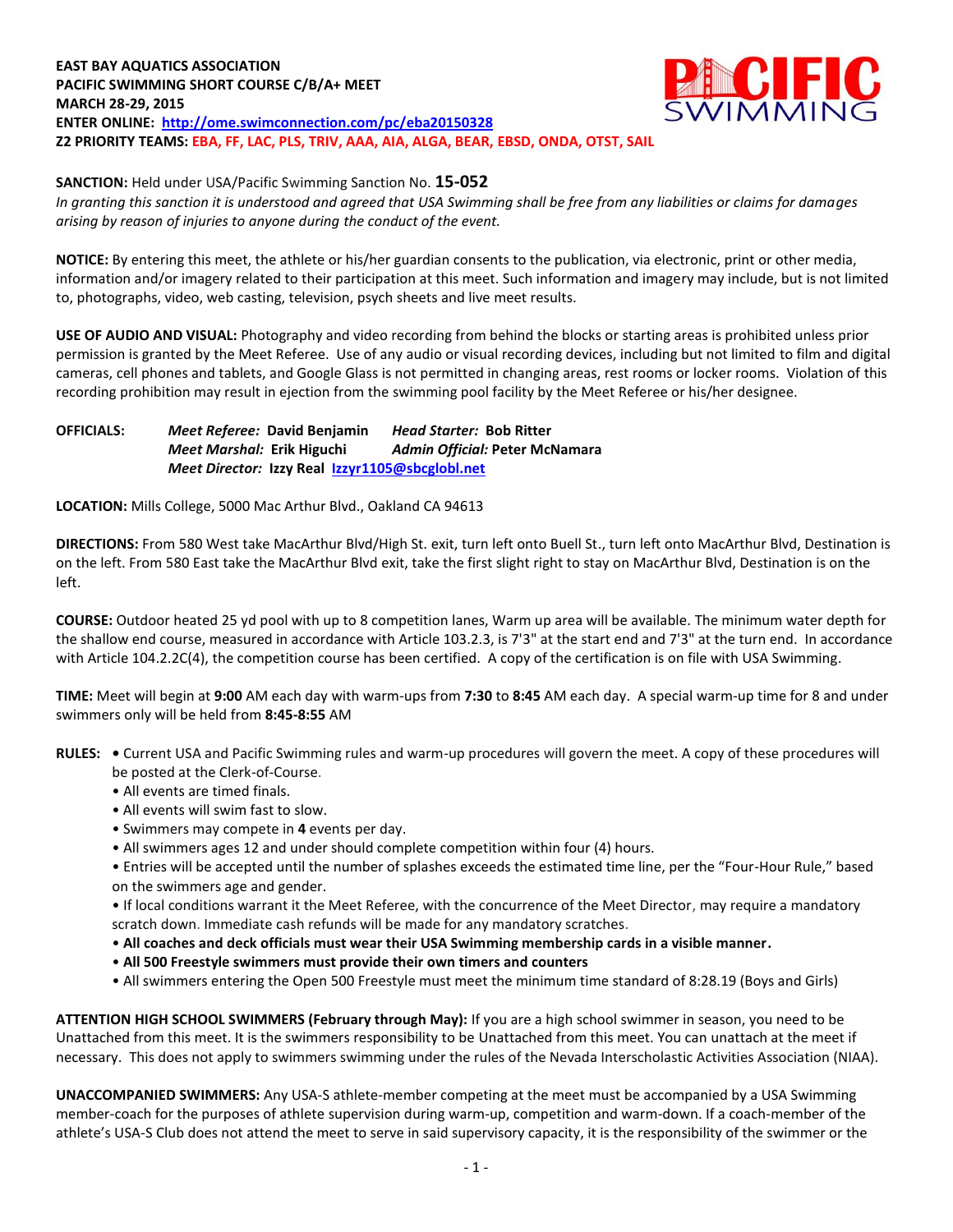swimmer's legal guardian to arrange for supervision by a USA-S member-coach. The Meet Director or Meet Referee may assist the swimmer in making arrangements for such supervision; however, it is recommended that such arrangements be made in advance of the meet by the athlete's USA-S Club Member-Coach.

**RACING STARTS:** Swimmers must be certified by a USA-S member-coach as being proficient in performing a racing start, or must start the race in the water. It is the responsibility of the swimmer or the swimmer's legal guardian to ensure compliance with this requirement.

**RESTRICTIONS:** • Smoking and the use of other tobacco products is prohibited on the pool deck, in the locker rooms, in spectator

- seating, on standing areas and in all areas used by swimmers, during the meet and during warm-up periods.
- Sale and use of alcoholic beverages is prohibited in all areas of the meet venue.
- No glass containers are allowed in the meet venue.
- No propane heater is permitted except for snack bar/meet operations.
- All shelters must be properly secured.
- Changing into or out of swimsuits other than in locker rooms or designated areas is prohibited.

• Destructive devices, to include but not limited to, explosive devices and equipment, firearms (open or concealed), blades, knives, mace, stun guns and blunt objects are strictly prohibited in the swimming facility and its surrounding areas. If observed, the Meet Referee or his/her designee may ask that these devices be stored safely away from the public or removed from the facility. Noncompliance may result in the reporting to law enforcement authorities and ejection from the facility. Law enforcement officers (LEO) are exempt per applicable laws.

**ELIGIBILITY:** • Swimmers must be current members of USA-S and enter their name and registration number on the meet entry card as they are shown on their Registration Card. If this is not done, it may be difficult to match the swimmer with the registration and times database. The meet host will check all swimmer registrations against the SWIMS database and if not found to be registered, the Meet Director shall accept the registration at the meet (a \$10 surcharge will be added to the regular registration fee). Duplicate registrations will be refunded by mail.

• Swimmers in the A Division must have met at least the listed USA-S Motivational A time standard. Swimmers in the B Division must have met at least the listed B time standard. All entry times slower than the listed B time standard will be in the C Division.

• Entries with **"NO TIME" will be ACCEPTED (Exception – Open 500 Freestyle. See Rules)**

• Entry times submitted for this meet will be checked against a computer database and may be changed in accordance with Pacific Swimming Entry Time Verification Procedures.

- Disabled swimmers are welcome to attend this meet and should contact the Meet Director or Meet Referee regarding and special accommodations on entry times and seeding per Pacific Swimming policy.
- Swimmers 19 years of age and over may compete in the meet for time only, no awards. Such swimmers must have met standards for the 17-18 age group.
- The swimmer's age will be the age of the swimmer on the first day of the meet.

**ENTRY PRIORITY:** Entries from members of all Zone 2 priority teams postmarked or entered online by 11:59 p.m. on **March 7, 2015** will be given 1<sup>st</sup> priority acceptance. All entries from Zone 2, all other Pacific LSC Zones and other LSC's, either postmarked, entered online, or hand delivered by the entry deadline will be considered in the order that they were received.

**\*\* NOTE: Swimmers who falsify their entry from by listing a team to which they are not legitimately associated will be rejected from the meet. Further, entry fees will not be refunded and they may be referred to the Pacific Swimming Review Committee for disciplinary action.**

**ENTRY FEES:** \$4.00 per event plus an \$8.00 participation fee per swimmer. Entries will be rejected if payment is not sent at time of request.

**ONLINE ENTRIES:** To enter online go to **<http://ome.swimconnection.com/pc/eba20150328>** to receive an immediate entry confirmation. This method requires payment by credit card. Swim Connection, LLC charges a processing fee for this service, equal to \$1 per swimmer plus 5% of the total Entry Fees. Please note that the processing fee is a separate fee from the Entry Fees. If you do not wish to pay the processing fee, enter the meet using a mail entry. **Entering online is a convenience, is completely voluntary, and is in no way required or expected of a swimmer by Pacific Swimming.** Online entries will be accepted through Wednesday, **March 18, 2015**.

**MAILED OR HAND DELIVERED ENTRIES**: Entries must be on the attached consolidated entry form. Forms must be filled out completely and printed clearly with swimmers best time. **Entries must be postmarked by Monday, March 16, 2015 or Hand**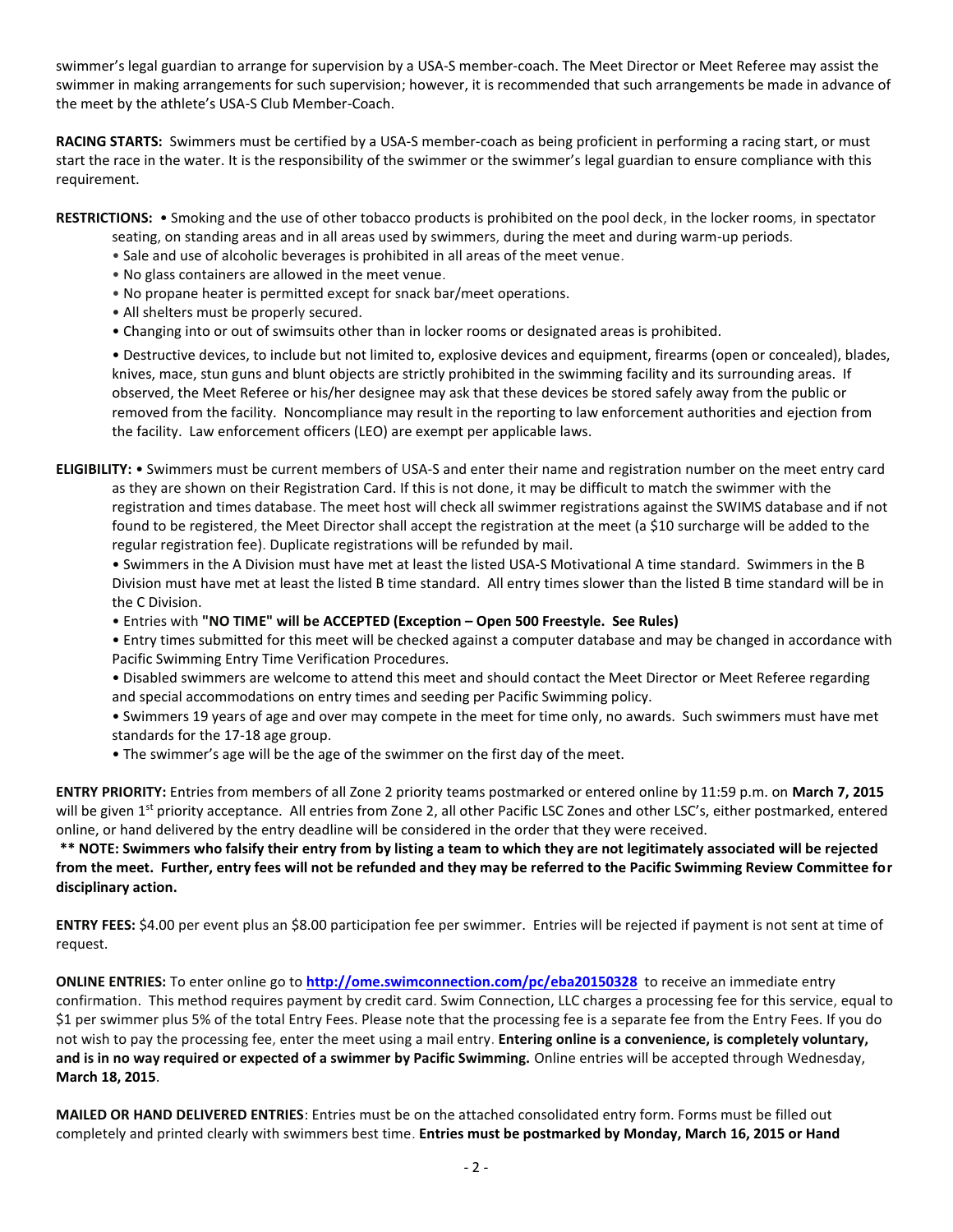**Delivered by Wednesday March 18, 2015.** No late entries will be accepted. No refunds will be made, except mandatory scratch downs. Requests for confirmation of receipt of entries should include a stamped self-addressed envelope.

| Make check payable to:                  | <b>Mission San Jose Aquatics</b> |
|-----------------------------------------|----------------------------------|
| <b>Mail or Hand Deliver entries to:</b> | EBA/MSJA                         |
|                                         | 5468 Borgia Rd                   |
|                                         | Fremont, CA 94538                |

**CHECK-IN:** The meet will be deck seeded. Swimmers must check-in at the Clerk-of-Course. Close of check-in for all individual events shall be no more than 60 minutes before the estimated time of the start of the first heat of the event. No event shall be closed more than 30 minutes before the scheduled start of the session. Swimmers who do not check in will not be seeded and will not be allowed to compete in that event.

**SCRATCHES:** Any swimmers not reporting for or competing in an individual timed final event shall not be penalized. Swimmers who must withdraw from an event after it is seeded are requested to inform the referee immediately.

**AWARDS:** Ribbons 1st – 8th place for A, B & C divisions. 13-18 swimmers will be awarded as 13-14, 15-16 and 17-18 age groups. There will be NO awards for swimmers over 19.

**ADMISSION:** Free. A **2 Day** program will be available for \$**2.00**

**SNACK BAR & HOSPITALITY:** A snack bar will be available throughout the competition, serving hot breakfast, hot lunches, salads and other nutritious items and beverages. Coaches and working deck officials will be provided Lunch and Hospitality. Hospitality will serve refreshments to timers.

**MISCELLANEOUS:** No overnight parking is allowed. Facilities will not be provided after meet hours No set up on pool deck except for designated areas for coaches. There will be limited parking for officials near the pool.

**MINIMUM OFFICIALS:** The Meet Referee shall conduct an inventory of Officials and shall compare the number of swimmers entered against the number of Officials that worked representing each team per day of the meet. Those teams who have not provided sufficient Officials in a day of the meet, in accordance with the table below, will be fined \$100 per missing Official per day.

| Number of swimmers entered in meet per<br>team per day | Number of trained and carded officials required |
|--------------------------------------------------------|-------------------------------------------------|
| $1 - 10$                                               |                                                 |
| $11 - 25$                                              |                                                 |
| $26 - 50$                                              |                                                 |
| 51-75                                                  |                                                 |
| 76-100                                                 |                                                 |
| Every 20 Swimmers over 100                             |                                                 |

## **EVENT SUMMARY**

| <b>SATURDAY</b>   |            |                            |            | <b>SUNDAY</b>        |                |            |                |  |  |  |
|-------------------|------------|----------------------------|------------|----------------------|----------------|------------|----------------|--|--|--|
| <b>8 &amp; UN</b> | $9 - 10$   | 11-12                      | $13 - 18$  | <b>8 &amp; UN</b>    | $9 - 10$       | $11 - 12$  | 13-18          |  |  |  |
| 100 IM            | 100 IM     | 400 IM                     | 400 IM     | 50 Breast            | 200 IM         | 200 IM     | 200 IM         |  |  |  |
| 50 Free           | 200 Free   | 200 Free                   | 100 Free   | 25 Back              | 50 Breast      | 100 Breast | 100 Breast     |  |  |  |
| 50 Back           | 50 Fly     | 50 Fly                     | 200 Fly    | 100 Free<br>100 Back |                | 200 Back   | 200 Free       |  |  |  |
| 25 Breast         | 100 Breast | 50 Back                    | 200 Breast | <b>50 Fly</b>        | 100 Free       |            | 200 Back       |  |  |  |
| 25 Free           | 50 Free    | 200 Breast                 | 50 Free    |                      | <b>100 Fly</b> | 200 Fly    | <b>100 Fly</b> |  |  |  |
|                   |            | 50 Free                    |            |                      |                |            |                |  |  |  |
|                   |            | <b>Open 500 Free-Girls</b> |            | Open 500 Free-Boys   |                |            |                |  |  |  |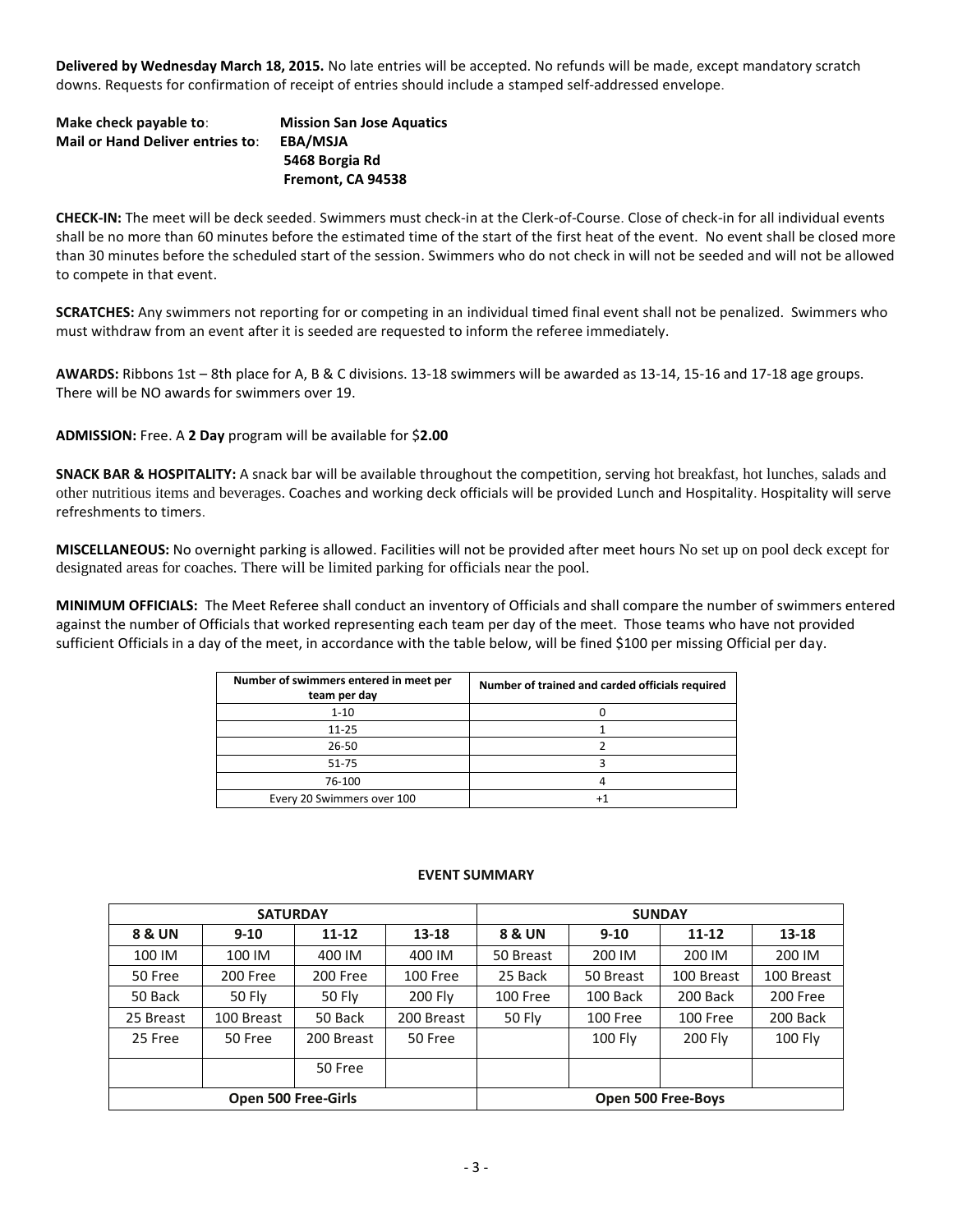**Saturday March 28, 2015 EVENTS**

| <b>Girls Event #</b>    | Event              | <b>Boys Event #</b> |
|-------------------------|--------------------|---------------------|
| 1                       | 13 & Up 400 IM     | 2                   |
| 3                       | 11-12 400 IM       | 4                   |
| 5                       | 9-10 100 IM        | 6                   |
| $\overline{\mathbf{z}}$ | 8 & UN 100 IM      | 8                   |
| $\overline{9}$          | 13 & UP 100 Free   | 10                  |
| 11                      | 11-12 200 Free     | 12                  |
| 13                      | 9-10 200 Free      | 14                  |
| 15                      | 8 & UN 50 Free     | 16                  |
| 17                      | 13 & UP 200 Fly    | 18                  |
| 19                      | 11-12 50 Fly       | 20                  |
| 21                      | 9-10 50 Fly        | 22                  |
| 23                      | 8 & UN 50 Back     | 24                  |
| 25                      | 11-12 50 Back      | 26                  |
| 27                      | 13 & Up 200 Breast | 28                  |
| 29                      | 11-12 200 Breast   | 30                  |
| 31                      | 9-10 100 Breast    | 32                  |
| 33                      | 8 & UN 25 Breast   | 34                  |
| 35                      | 13 & UP 50 Free    | 36                  |
| 37                      | 11-12 50 Free      | 38                  |
| 39                      | 9-10 50 Free       | 40                  |
| 41                      | 8 & UN 25 Free     | 41                  |
| 43                      | Open 500 Free*     | <b>XXXX</b>         |

## **Sunday March 29, 2015 EVENTS**

| Girls Event # | Event              | <b>Boys Event #</b> |
|---------------|--------------------|---------------------|
| 45            | 13 & UP 200 IM     | 46                  |
| 47            | 11-12 200 IM       | 48                  |
| 49            | 9-10 200 IM        | 50                  |
| 51            | 13 & UP 100 Breast | 52                  |
| 53            | 11-12 100 Breast   | 54                  |
| 55            | 9-10 50 Breast     | 56                  |
| 57            | 8 & UN 50 Breast   | 58                  |
| 59            | 13 & UP 200 Free   | 60                  |
| 61            | 11-12 200 Back     | 62                  |
| 63            | 9-10 100 Back      | 64                  |
| 65            | 8 & UN 25 Back     | 66                  |
| 67            | 13 & UP 200 Back   | 68                  |
| 69            | 11-12 100 Free     | 70                  |
| 71            | 9-10 100 Free      | 72                  |
| 73            | 8 & UN 100 Free    | 74                  |
| 75            | 13 & UP 100 Fly    | 76                  |
| 77            | 11-12 200 Fly      | 78                  |
| 79            | 9-10 100 Fly       | 80                  |
| 81            | 8 & UN 50 Fly      | 82                  |
| <b>XXX</b>    | Open 500 Free*     | 84                  |

Use the following URL to find the time standards: <http://www.pacswim.org/swim-meet-times/standards>

**Girl's 500 Freestyle will be swum on Saturday. Boy's 500 Freestyle will be swum on Sunday. All 500 Freestyle swimmers must provide their own timers and counters.** 

**\*Minimum qualification time for 500 FR is 9-10 Pacific Swimming B time: Girls/Boys – 8:28.19 Swimmers not meeting the 500 Free minimum time criteria will be removed from that event, with no refund.**

13-18 individual events will be swum together but scored separately as 13-14, 15-16 and 17-18